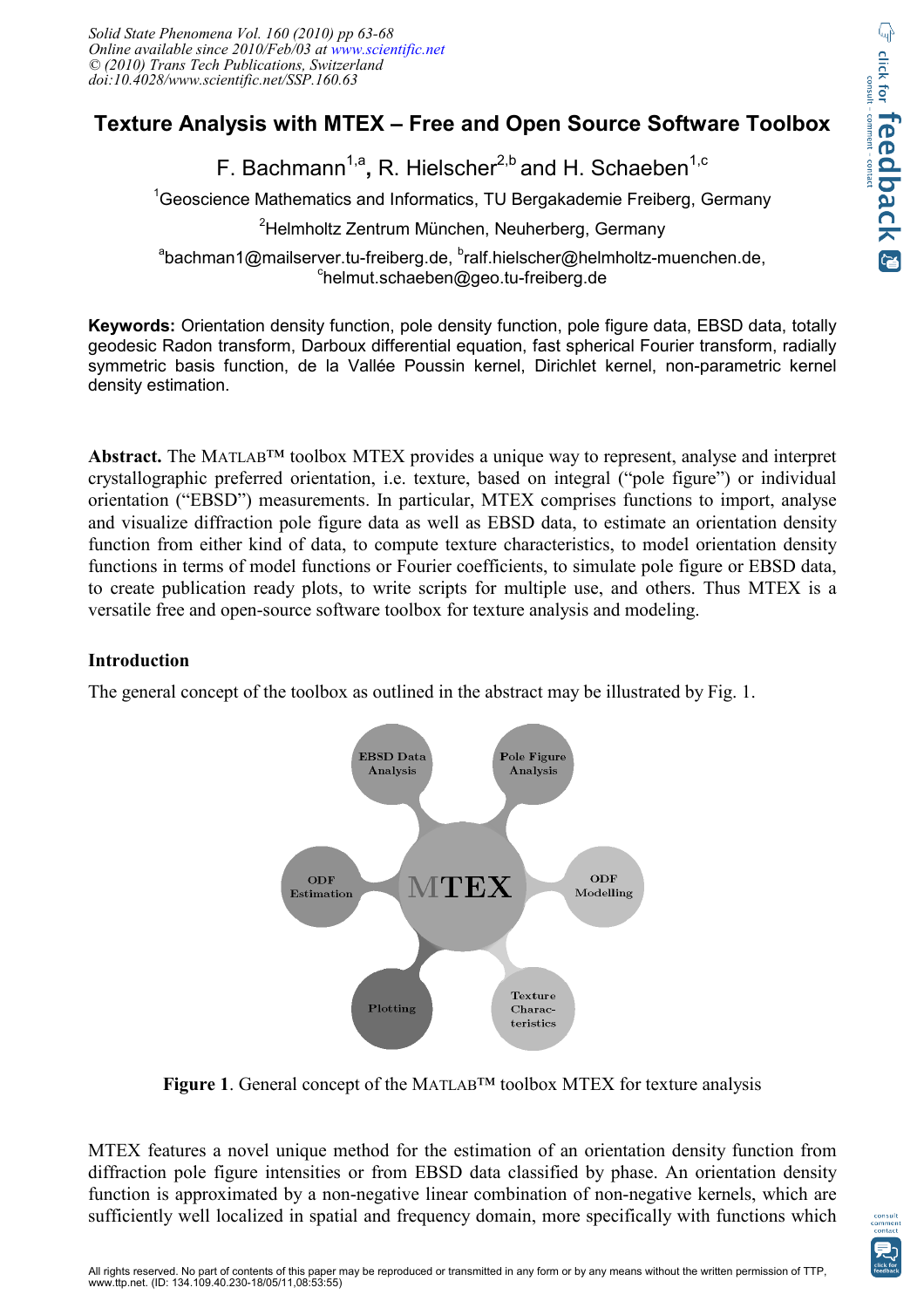are unimodal radially symmetric in spatial domain and with Fourier coefficients which vanish smoothly and sufficiently fast.

For the resolution of the inverse problem to determine an orientation density function from given experimental pole figure data this approach is justified by the general solution of the Darboux differential equation [1] governing the pole density function corresponding to an orientation density function. The pole density function has been recognized as mean of the totally geodesic Radon transfom of the orientation density function [2, 3], experimental pole figure data may be seen as its discrete values. Since the Radon transform is a linear integral transformation, it is applied to each term in the linear combination individually. Thus, experimental pole figure data are fitted by a nonnegative linear combination of means of totally geodesic Radon transforms of the kernels. The best fit is determined as a solution of a constrained non-linear minimization problem and numerically found by a version of the conjugate gradient method.

The corresponding algorithm applies discretisation with radially symmetric basis functions centered at a given grid which may be irregular. The kernel itself is approximated by a finite Fourier series expansion. The series is finite either by truncation or by the special choice of the de la Vallée Poussin kernel [4 5, 6, 7], which is the default kernel of MTEX because of its unique mathematical properties. Then fast Fourier techniques for the sphere and the rotation group are applied to guarantee satisfying performance. For a comprehensive exposition of the MTEX approach to determine an orientation density function from experimental pole figure data the reader is referred to [8]. The mathematics MTEX is based on is presented in [7, 9]. The MTEX approach is especially well suited for sharp textures and high spatial resolution pole figures measured with respect to arbitrarily scattered specimen directions, e.g., with an area detector. Moreover, it allows for multiscale representation of the orientation and the pole density function, respectively, cf. [10].

Given individual orientation measurements an orientation density function is determined by nonparametric kernel density estimation where the measurements are the centres of the kernels to be superposed [11]. Here, fast Fourier transform provides the numerics for fast summation of functions defined on the sphere or the rotation group.

Once an orientation density function has been determined with either kind of data, MTEX provides functions to compute various properties of the estimated orientation density function as Fourier C-coefficients, modal orientation, mean orientation, volume portions, texture index, entropy, etc., which are of interest. Choosing the Dirichlet kernel for this estimation, unbiased estimates of the Fourier C-coefficients up to any reasonably given finite order may be computed.

MTEX also features function to model an orientation density function and its corresponding pole density functions in terms of model functions including uniform, unimodal and fibre distributions or in terms of Fourier C-coefficients. An overwiev of workflows is displayed in Fig. 2.



**Figure 2**. Workflows in MTEX

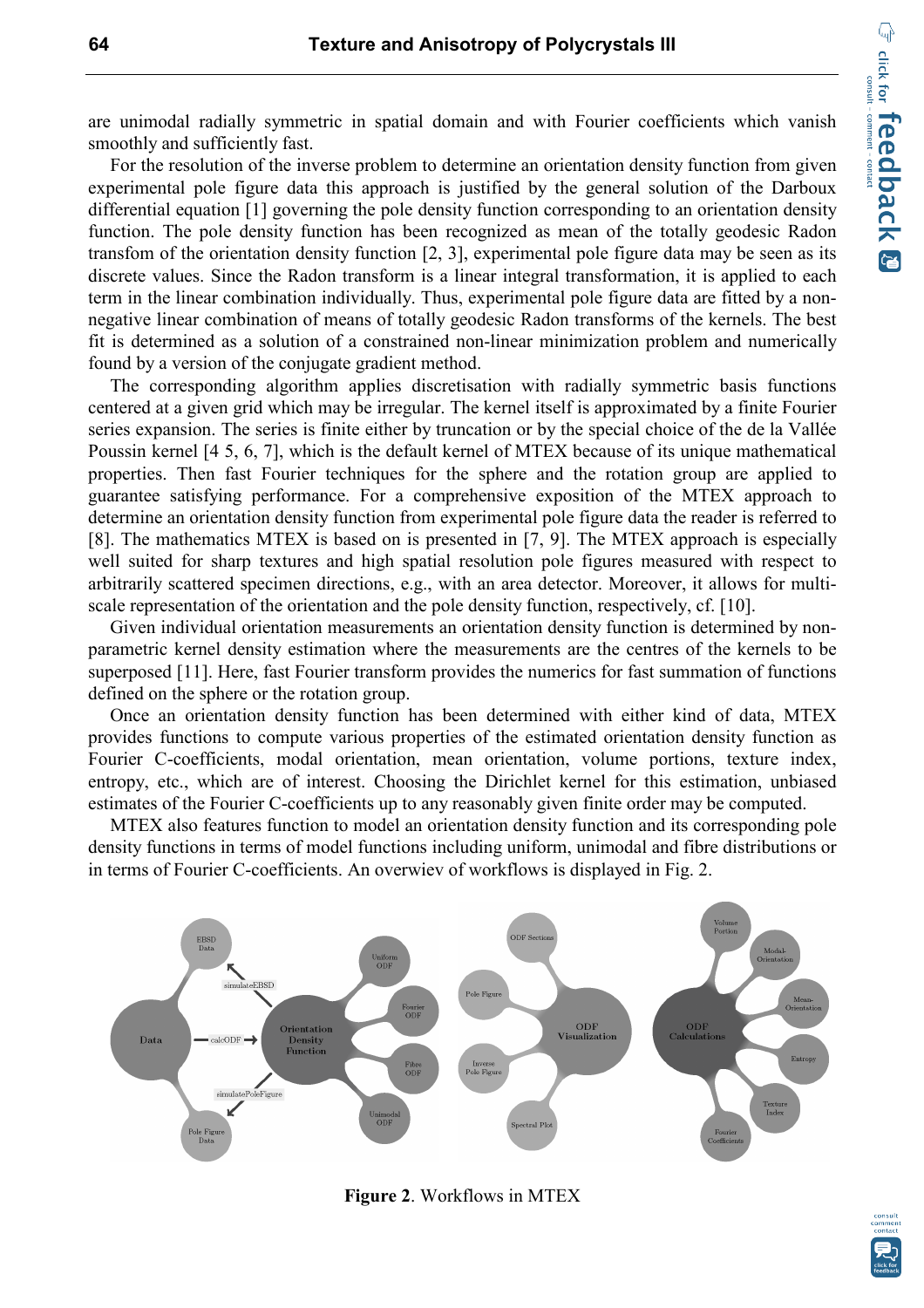# **Functions and Features of MTEX in Greater Detail**

**Analysis and Visualization of Crystallographic Geometries.** MTEX allows to define arbitrary crystal and specimen symmetries with arbitrary geometries using the class symmetry. Miller indices may be plotted in various spherical projections, the angle between two directions given in terms of Miller indices can be calculated or all crystallographically equivalent directions can be computed. MTEX applies embedding of rotations into the sphere of unit quaternions, a subset of the skew field of real quaternions. However, there are methods to convert them into Euler angles (Bunge's or Matthies' and Roe's convention, respectively), Rodrigues parameters, matrices or angle-axis parametrization. Quaternions can be applied to Miller indices, orientation density functions, pole figure data, and EBSD data to perform rotations.

**Calculations with Model orientation density functionss.** MTEX provides simple functions to define mathematical model orientation density functions, e.g., uniform orientation density function, unimodal orientation density function of several types, fibre orientation density functions of several types, or any superposition of them. In particular the MTEX toolbox already contains some popular standard orientation density functions as the "Santa Fe" and the "MIX 2" sample orientation density functions.

**Import, Analysis, and Visualization of Integral Diffraction Data.** MTEX's import wizzard supports a wide range of pole figure formats including, e.g., the XRDML format. However, it is also easy to use one of the generic methods to import data of an initially unsupported format. It is emphasized that the data may be arbitrarily scattered over the pole sphere. Fig. 3 dsiplays experimental pole figures with intensities measured at an irregular, adaptively locally refined grid. Once the data are imported, there are various methods to analyse, edit and plot them.



**Figure 3**. X-ray diffraction data measured at an irregular adaptively locally refined grid

**Import, Analysis, and Visualization of Individual Orientation Data (EBSD).** MTEX also provides an import wizzard for EBSD data. This interface allows to extract orientation and phase data from almost arbitrary ASCII files, cf. Fig. 4 and Fig. 5. EBSD data may be used for nonparametric orientation density function estimation, Fourier coefficient estimation, etc. In fact, all methods available for orientation density functions may be applied to orientation density functions estimated from EBSD data. In particular it is possible to compare orientation density functions estimated from EBSD data with those estimated from pole figure data using the command *calcerror*. Another useful command in MTEX is *simulateEBSD* which allows to simulate EBSD data for a given orientation density function.

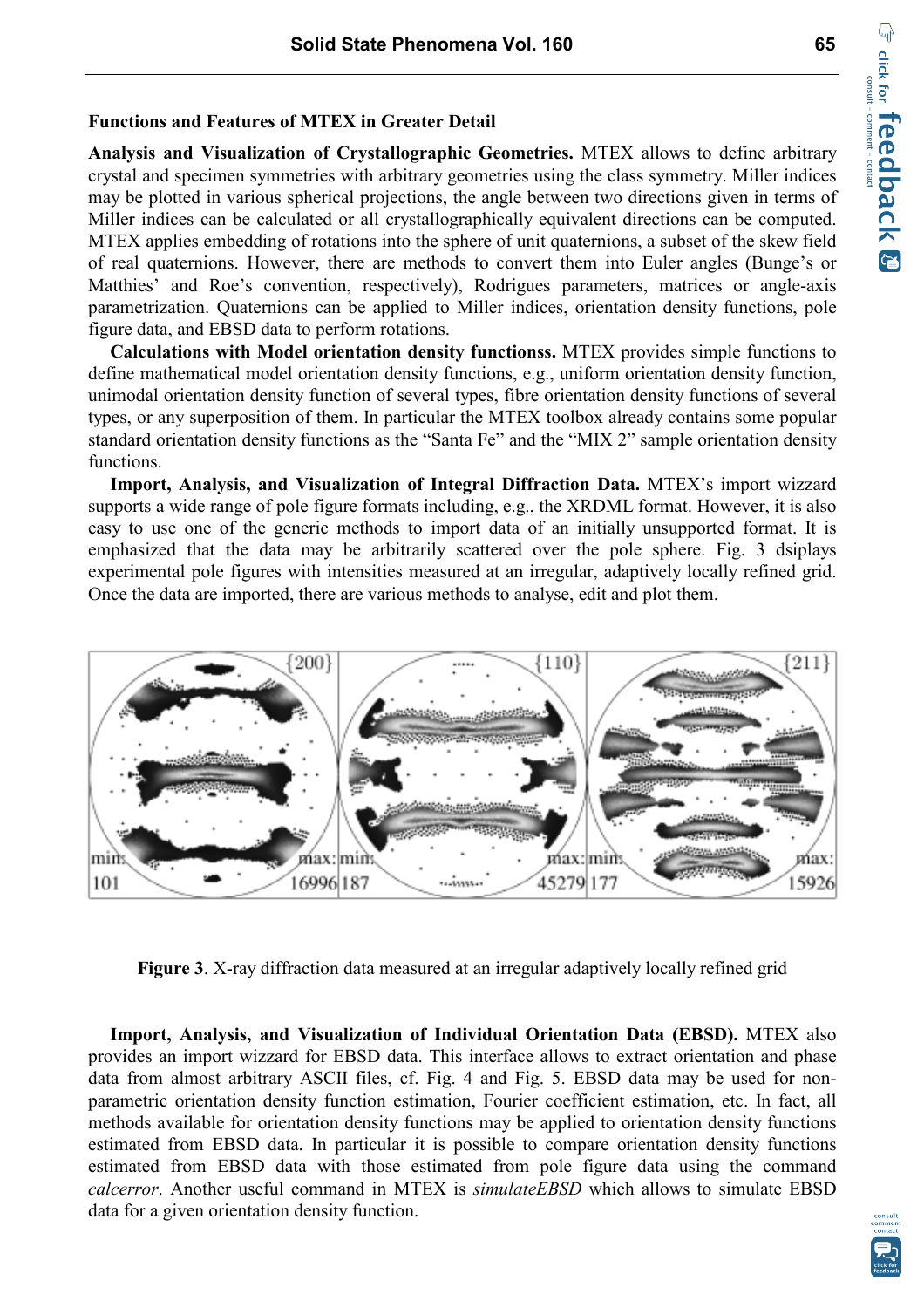

**Figure 4**. Pole density functions recalculated from Neutron diffraction data overlaid with two different EBSD data sets.



**Figure 5**. Raw EBSD data, spatially indexed and RGB-colour coded (top), and grains according to MTEX's explicit mathematical grain model (bottom)

**Recovering Orientation Density Functions.** One of MTEX major functions is *calcODF* which recovers an estimate of the orientation density function from pole figure or EBSD data according to a novel method based on a discretization of the space of orientation density functions by uniodal radially symmetric functions and on their fast spherical Fourier transform. The kernel may be chosen from a set including the de la Vallée Poussin kernel (default), von Mises – Fisher, Gauss – Weierstrass, Abel – Poisson, Dirichlet kernel and others. The algorithm has proven to be stable and applies in particular to very sharp textures with low crystal symmetry.

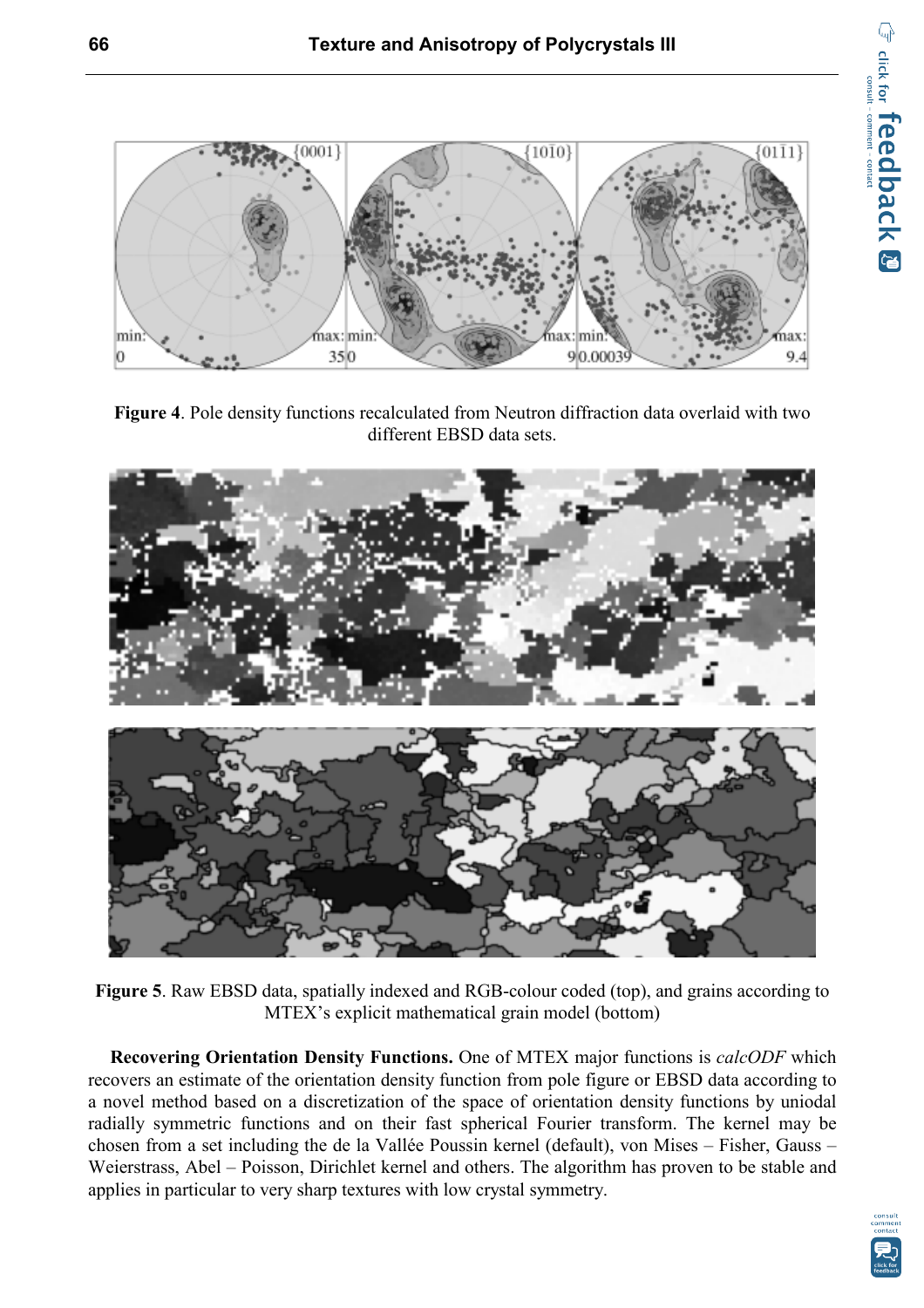**Calculating Texture Characteristics.** MTEX offers functions to compute a wide range of texture characteristics like the modal orientation, mean orientation, entropy, texture index, Fourier coefficients, and volume portion in the neighbourhood of a given orientation for any mathematical model orientation density function or any computed orientation density function. Furthermore, arbitrary orientation density functions can quantitatively be compared indepently of being model orientation density functions, orientation density functions estimated from pole figure data or estimated from EBSD data.

**Creating Publication Ready Plots.** Based on state-of-the-art MATLAB™ plotting routines, MTEX allows to create professional plots of pole figure data, pole and inverse pole density functions, and orientation density function in several sections including plain  $\varphi_1$  – sections (Fig. 6), σ – sections, and others. There are also many plotting options to adjust the plots to the specific standards of the journal of your choice. Plots may be saved in any image format, e.g., as pdf, jpg, png, eps, tiff, bmp.



**Figure 6**. Orientation density function plotted in conventionally plain  $\varphi_1$  - sections

**Writing Scripts for multiple Use.** Using the MTEX toolbox it is easy to write scripts for special jobs as to import pole figure data, preprocess them, compute an orientation density function, postprocess it, store it to a given location and finally create several plots. Such scripts can then be applied to batch process many similar data sets. Examples of scripts are included in the help.

**Comprehensive Documentation.** MTEX comes with over 500 pages of help explaining the mathematical concepts, the philosophy behind MTEX, and the syntax and use of all 300 functions available in MTEX. Furthermore, the documentation includes numerous examples and tutorials concerning major issues as orientation density function estimation, data import, calculation of texture characteristics, orientation density function and pole figure plotting, and many more.

**Availability.** An implementation of the algorithm is available as free and open source MATLAB™ toolbox MTEX and may be downloaded from http://code.google.com/p/mtex/.

Moreover, MTEX is not just a software toolbox but also a research project open to any party wishing to contribute to set out in a joint effort for a new standard of mathematical and numerical texture analysis.

#### **Summary**

The reader is invited to join the free and open source project MTEX.

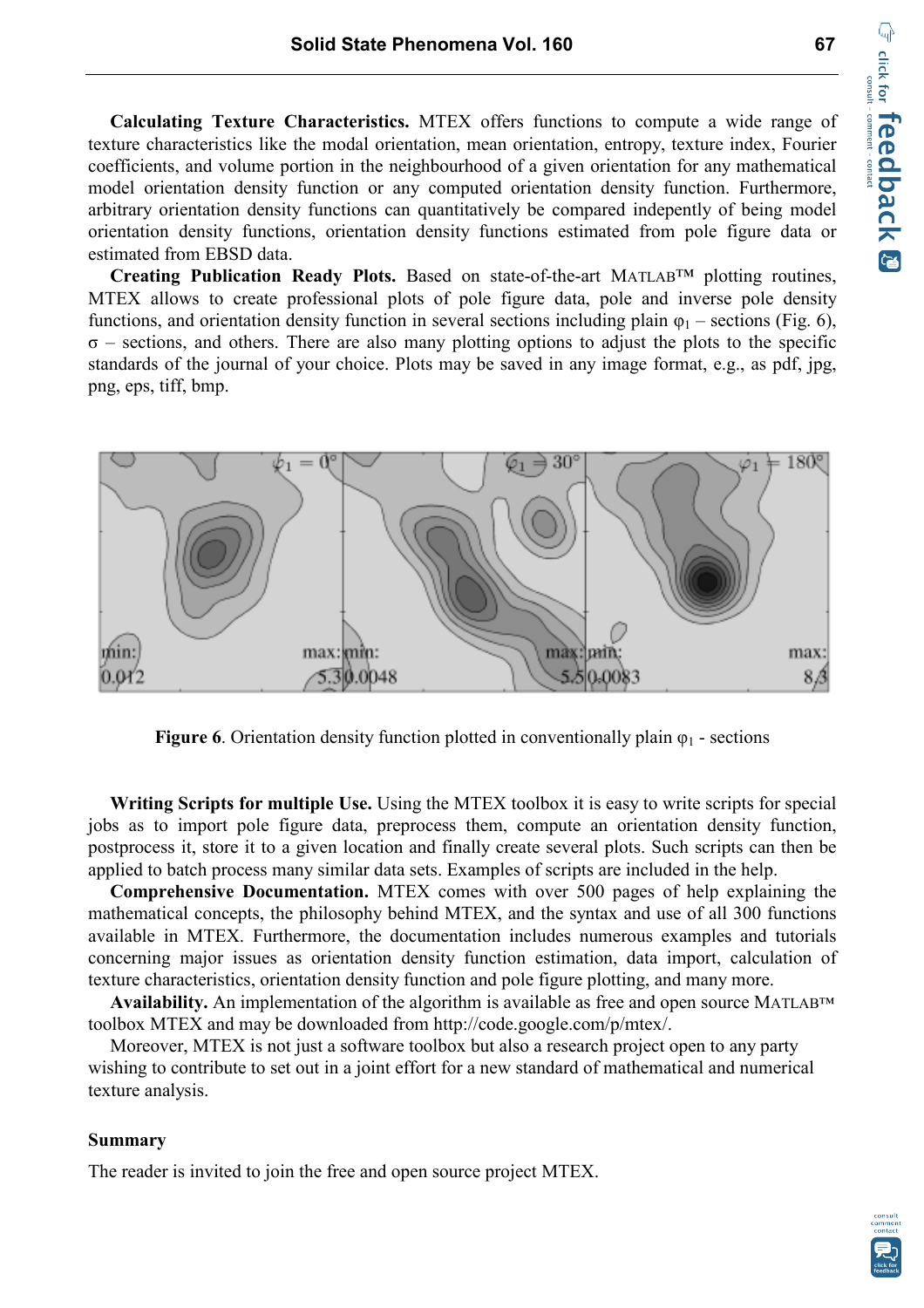#### **References**

- [1] D.I. Nikolayev and H. Schaeben: Inverse Problems Vol. 15 (1999), p. 1603
- [2] S. Bernstein and H. Schaeben: Mathematical Methods in the Applied Sciences Vol. 28 (2005), p. 1269
- [3] S. Bernstein, R. Hielscher and H. Schaeben: Mathematical Methods in the Applied Sciences Vol. 32 (2009), p. 379
- [4] H. Schaeben: physica status solidi (b) Vol. 200 (1997), p. 367
- [5] H. Schaeben: Textures and Microstructures Vol. 33 (1999), p. 365
- [6] M.J. Fengler, W. Freeden and M. Gutting: Schriften zur Funktionalanalysis und Geomathematik Vol. 20 (2005), TU Kaiserslautern, Germany
- [7] R. Hielscher: PhD Thesis, TU Bergakademie Freiberg, Germany, (2007)
- [8] R. Hielscher and H. Schaeben: J. Applied Crystallography Vol. 41 (2008), p. 1024
- [9] K.G. van den Boogaart, R. Hielscher, J. Prestin and H. Schaeben: Journal of Computational and Applied Mathematics Vol. 199 (2007), p. 122
- [10] H. Schaeben, R. Hielscher, J.-J. Fundenberger, D. Potts, J. Prestin: J. Applied Crystallography Vol. 40 (2007), p. 570
- [11] R. Hielscher, H. Schaeben and H. Siemes: *accepted* Mathematical Geosciences (2010)

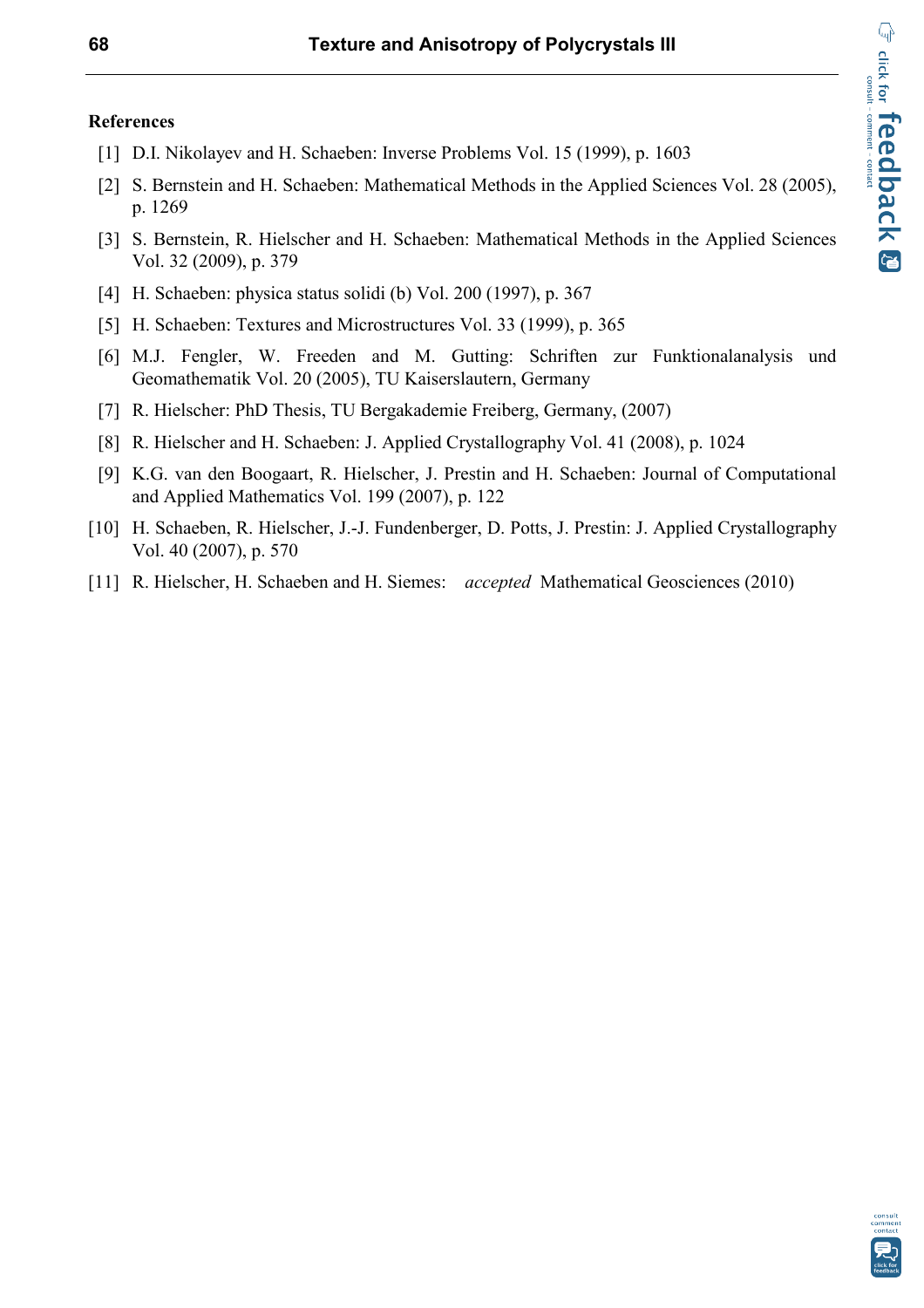# **Texture and Anisotropy of Polycrystals III**

doi:10.4028/www.scientific.net/SSP.160

## **Texture Analysis with MTEX – Free and Open Source Software Toolbox**

doi:10.4028/www.scientific.net/SSP.160.63

### **References**

[1] D.I. Nikolayev and H. Schaeben: Inverse Problems Vol. 15 (1999), p. 1603 doi:10.1088/0266-5611/15/6/312 Can't connect to PubMed

[2] S. Bernstein and H. Schaeben: Mathematical Methods in the Applied Sciences Vol. 28 (2005), p. 1269 doi:10.1002/mma.612 Can't connect to PubMed

[3] S. Bernstein, R. Hielscher and H. Schaeben: Mathematical Methods in the Applied Sciences Vol. 32 (2009), p. 379 doi:10.1002/mma.1042 Can't connect to PubMed

[4] H. Schaeben: physica status solidi (b) Vol. 200 (1997), p. 367

[5] H. Schaeben: Textures and Microstructures Vol. 33 (1999), p. 365 doi:10.1155/TSM.33.365 Can't connect to PubMed

[6] M.J. Fengler, W. Freeden and M. Gutting: Schriften zur Funktionalanalysis und Geomathematik Vol. 20 (2005), TU Kaiserslautern, Germany

[7] R. Hielscher: PhD Thesis, TU Bergakademie Freiberg, Germany, (2007)

[8] R. Hielscher and H. Schaeben: J. Applied Crystallography Vol. 41 (2008), p. 1024 doi:10.1107/S0021889808030112 Can't connect to PubMed

[9] K.G. van den Boogaart, R. Hielscher, J. Prestin and H. Schaeben: Journal of Computational and Applied Mathematics Vol. 199 (2007), p. 122 doi:10.1016/j.cam.2005.12.003 Can't connect to PubMed

[10] H. Schaeben, R. Hielscher, J.-J. Fundenberger, D. Potts, J. Prestin: J. Applied Crystallography Vol. 40 (2007), p. 570 doi:10.1107/S0021889807019711 Can't connect to PubMed